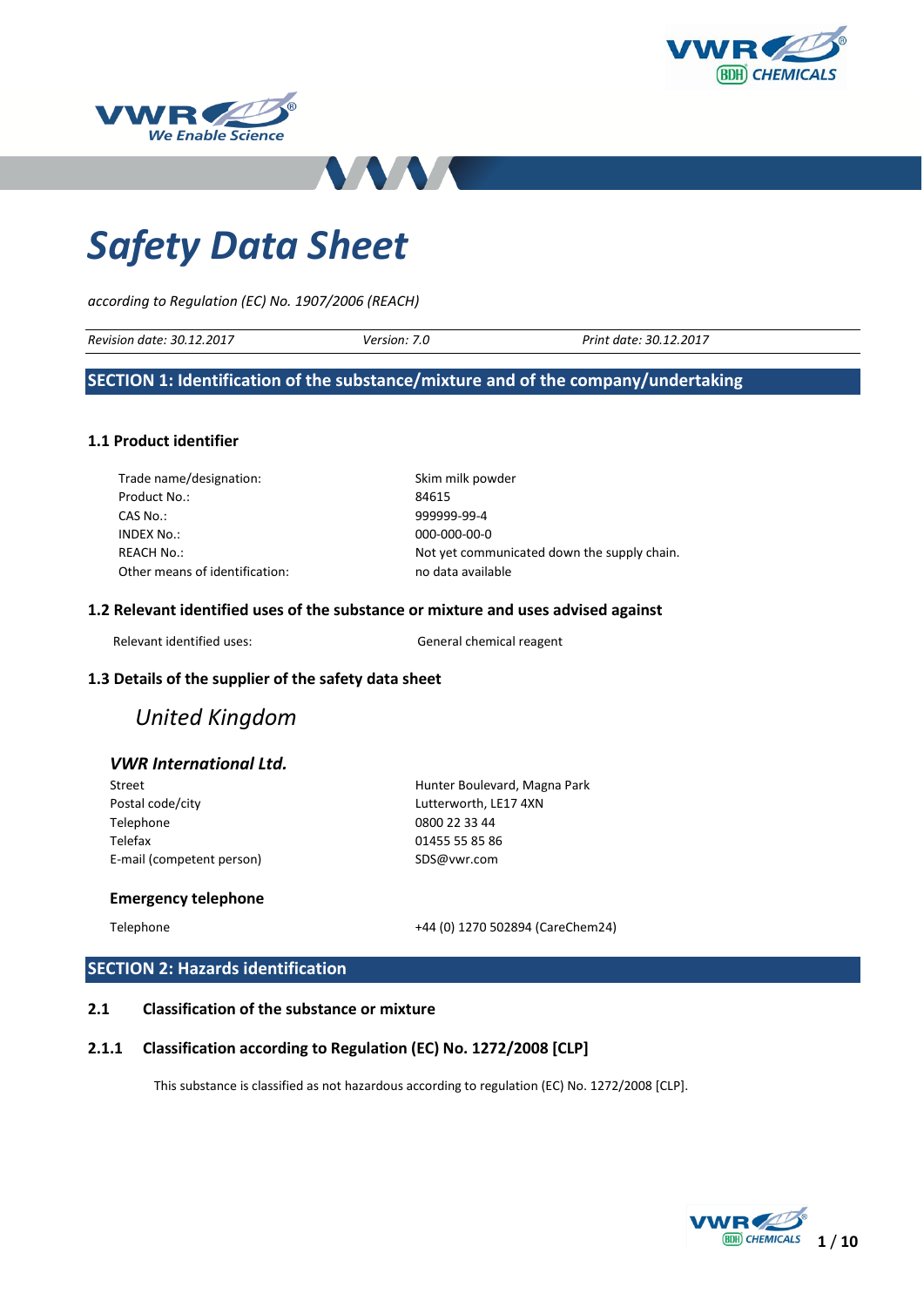





## **2.2 Label elements**

## **2.2.1 Labelling according to Regulation (EC) No. 1272/2008 [CLP]**

According to EC directives or the corresponding national regulations the product does not have to be labelled.

Other hazards

not applicable

# **SECTION 3: Composition / information on ingredients**

## **3.1 Substances**

| Substance name                | Non-fat milk p |
|-------------------------------|----------------|
| Molecular formula             |                |
| Molecular weight              | no data availa |
| CAS No.                       | 999999-99-4    |
| <b>REACH</b> registration No. | Not yet comm   |
| INDEX No.                     | 000-000-00-0   |

Non-fat milk powder (skim milk) no data available 99999-99-4 Not yet communicated down the supply chain.

## **SECTION 4: First aid measures**

#### **4.1 General information**

When in doubt or if symptoms are observed, get medical advice. If unconscious place in recovery position and seek medical advice. Never give anything by mouth to an unconscious person or a person with cramps. Change contaminated, saturated clothing. Do not leave affected person unattended.

#### **After inhalation**

Remove casualty to fresh air and keep warm and at rest. If breathing is irregular or stopped, administer artificial respiration. In case of respiratory tract irritation, consult a physician.

#### **In case of skin contact**

After contact with skin, wash immediately with plenty of water and soap. Remove contaminated, saturated clothing immediately. In case of skin reactions, consult a physician.

#### **After eye contact**

In case of contact with eyes flush immediately with plenty of flowing water for 10 to 15 minutes holding eyelids apart and consult an ophthalmologist. Protect uninjured eye. Remove contact lenses, if present and easy to do. Continue rinsing.

#### **In case of ingestion**

If accidentally swallowed rinse the mouth with plenty of water (only if the person is conscious) and obtain immediate medical attention. Do NOT induce vomiting. Give nothing to eat or drink.

#### **4.2 Most important symptoms and effects, both acute and delayed**

no data available

## **4.3 Indication of any immediate medical attention and special treatment needed**

no data available

## **4.4 Self-protection of the first aider**

First aider: Pay attention to self-protection!

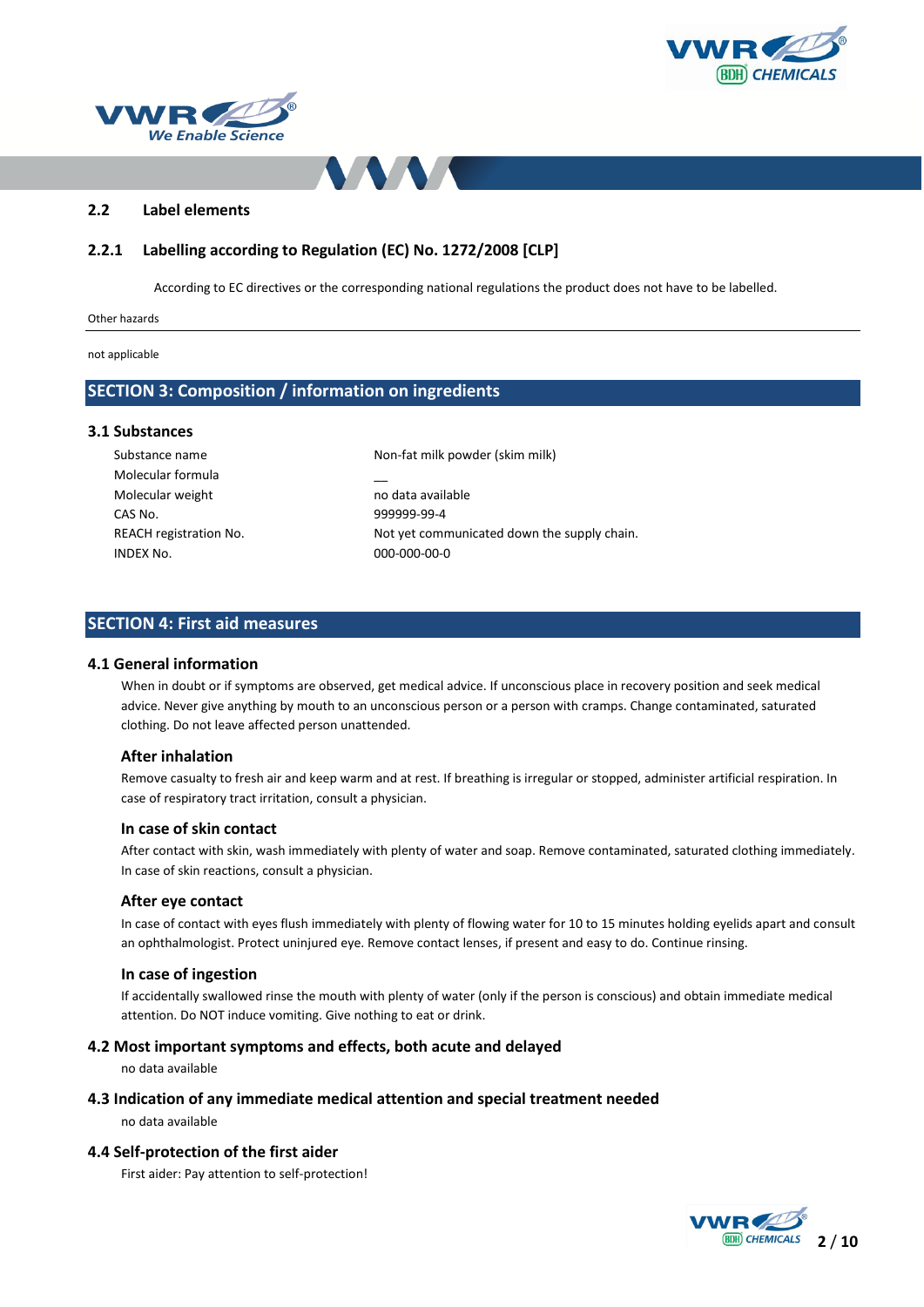





## **4.5 Information to physician**

no data available

## **SECTION 5: Firefighting measures**

## **5.1 Extinguishing media**

**Suitable extinguishing media** The product itself does not burn. Co-ordinate fire-fighting measures to the fire surroundings.

**Extinguishing media which must not be used for safety reasons** no restriction

#### **5.2 Special hazards arising from the substance or mixture**

In case of fire may be liberated: Pyrolysis products, toxic

## **5.3 Advice for firefighters**

DO NOT fight fire when fire reaches explosives. Special protective equipment for firefighters Wear a self-contained breathing apparatus and chemical protective clothing.

#### **Additional information**

Do not allow run-off from fire-fighting to enter drains or water courses. Do not inhale explosion and combustion gases. Use water spray jet to protect personnel and to cool endangered containers. In case of fire: Evacuate area.

## **SECTION 6: Accidental release measures**

## **6.1 Personal precautions, protective equipment and emergency procedures**

Avoid generation of dust.

#### **6.2 Environmental precautions**

Do not allow to enter into surface water or drains.

## **6.3 Methods and material for containment and cleaning up**

Spilled product must never be returned to the original container for recycling. Clean contaminated objects and areas thoroughly observing environmental regulations. Collect in closed and suitable containers for disposal.

#### **6.4 Additional information**

Clear spills immediately.

## **SECTION 7: Handling and storage**

#### **7.1 Precautions for safe handling**

All work processes must always be designed so that the following is as low as possible: Inhalation skin contact Eye contact Use extractor hood (laboratory). If handled uncovered, arrangements with local exhaust ventilation have to be used. If local exhaust ventilation is not possible or not sufficient, the entire working area must be ventilated by technical means.

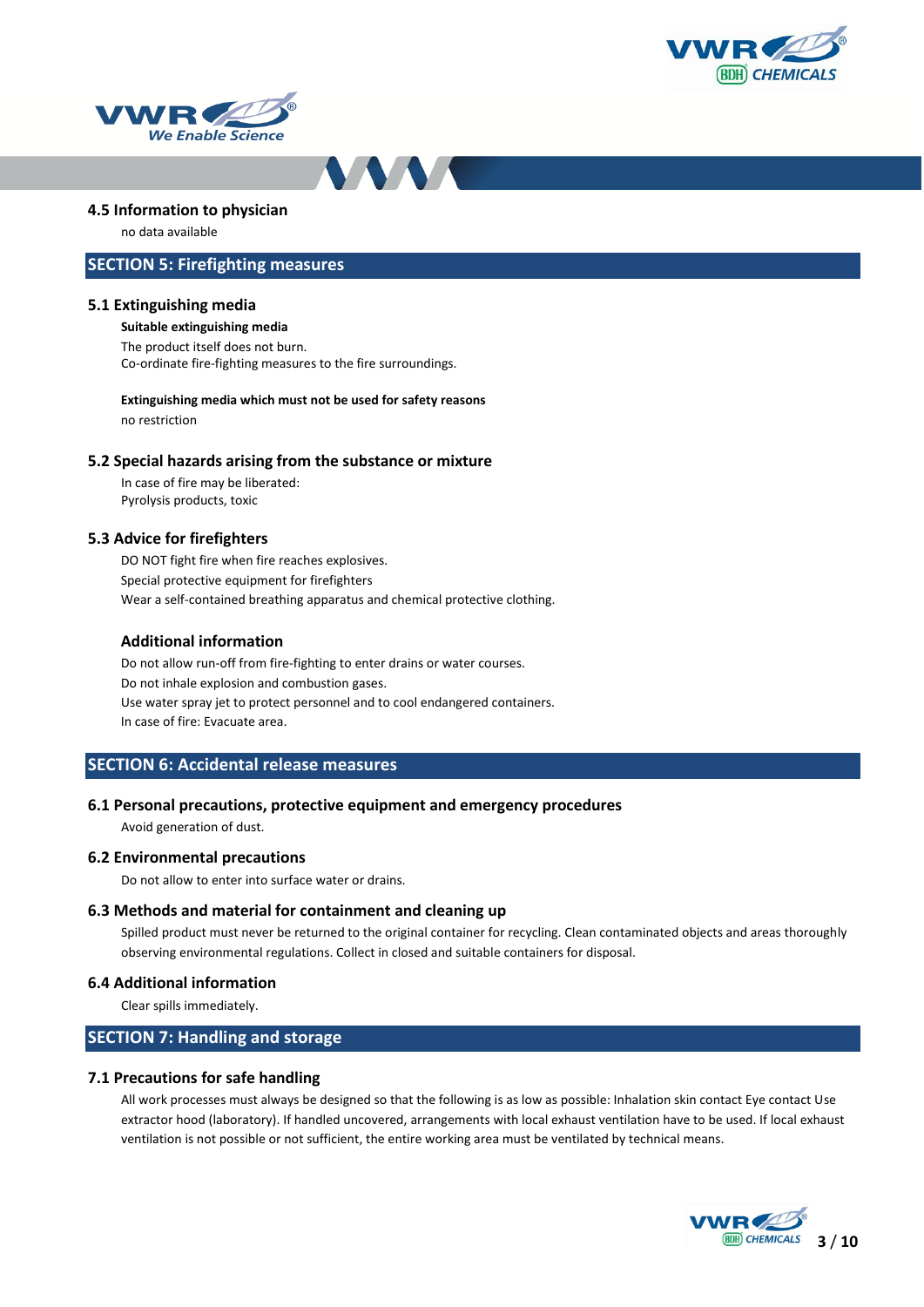





## **7.2 Conditions for safe storage, including any incompatibilities**

Recommended storage temperature: 15-25°C Storage class: 10-13

Keep container tightly closed and in a well-ventilated place. Keep/Store only in original container.

#### **7.3 Specific end use(s)**

no data available

## **SECTION 8: Exposure controls/personal protection**

## **8.1 Control parameters**

Does not contain substances above concentration limits fixing an occupational exposure limit.

## **8.2 Exposure controls**

#### **8.2.1 Appropriate engineering controls**

Technical measures and the application of suitable work processes have priority over personal protection equipment. If handled uncovered, arrangements with local exhaust ventilation have to be used.

#### **8.2.2 Personal protection equipment**

Wear suitable protective clothing. When handling with chemical substances, protective clothing with CE-labels including the four control digits must be worn.

#### *Eye/face protection*

Eye glasses with side protection DIN-/EN-Norms: DIN EN 166 Recommendation: VWR 111-0432

#### *Skin protection*

By long-term hand contact

When handling with chemical substances, protective gloves must be worn with the CE-label including the four control digits. Recommended glove articles DIN-/EN-Norms: DIN EN 374 In the case of wanting to use the gloves again, clean them before taking off and air them well.

| By short-term hand contact                |                      |
|-------------------------------------------|----------------------|
| Suitable material:                        | NBR (Nitrile rubber) |
| Thickness of the glove material:          | $0.12$ mm            |
| Breakthrough time (maximum wearing time): | >480 min             |
| Recommended glove articles:               | VWR 112-0998         |

| $\mathsf{D}$ , iong term nana contact     |                         |
|-------------------------------------------|-------------------------|
| Suitable material:                        | NBR (Nitrile rubber)    |
| Thickness of the glove material:          | $0.38$ mm               |
| Breakthrough time (maximum wearing time): | > 480 min               |
| Recommended glove articles:               | VWR 112-3717 / 112-1381 |

*Respiratory protection* Usually no personal respirative protection necessary.

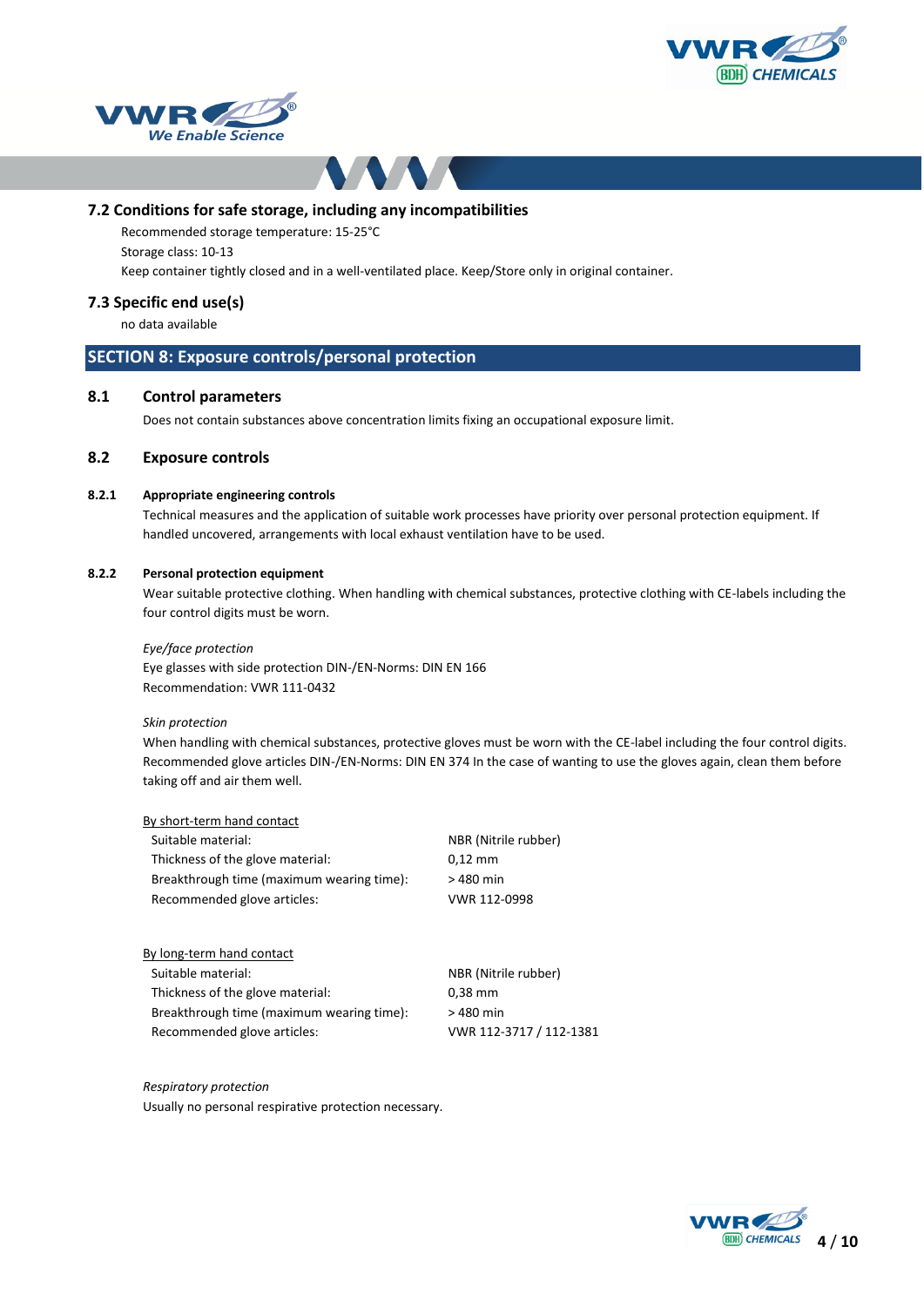





#### *Additional information*

Wash hands before breaks and after work. Avoid contact with skin and eyes. When using do not eat, drink or smoke. Provide eye shower and label its location conspicuously.

**8.2.3** *Environmental exposure controls*

no data available

# **SECTION 9: Physical and chemical properties**

## **9.1 Information on basic physical and chemical properties**

| (a) Appearance       |                   |
|----------------------|-------------------|
| Physical state:      | solid             |
| Colour:              | no data available |
| (b) Odour:           | no data available |
| (c) Odour threshold: | no data available |

## **Safety relevant basic data**

| $(d)$ pH:                                    | no data available |
|----------------------------------------------|-------------------|
| (e) Melting point/freezing point:            | no data available |
| (f) Initial boiling point and boiling range: | no data available |
| (g) Flash point:                             | no data available |
| (h) Evaporation rate:                        | no data available |
| (i) Flammability (solid, gas):               | not applicable    |
| (j) Flammability or explosive limits         |                   |
| Lower explosion limit:                       | no data available |
| Upper explosion limit:                       | no data available |
| (k) Vapour pressure:                         | no data available |
| (I) Vapour density:                          | no data available |
| (m) Relative density:                        | no data available |
| (n) Solubility(ies)                          |                   |
| Water solubility (g/L):                      | no data available |
| Soluble (g/L) in Ethanol:                    | no data available |
| (o) Partition coefficient: n-octanol/water:  | no data available |
| (p) Auto-ignition temperature:               | no data available |
| (q) Decomposition temperature:               | no data available |
| (r) Viscosity                                |                   |
| Kinematic viscosity:                         | no data available |
| Dynamic viscosity:                           | no data available |
| (s) Explosive properties:                    | not applicable    |
| (t) Oxidising properties:                    | not applicable    |
|                                              |                   |

## **9.2 Other information**

| Bulk density:          | no data available |
|------------------------|-------------------|
| Refraction index:      | no data available |
| Dissociation constant: | no data available |
| Surface tension:       | no data available |
| Henry constant:        | no data available |

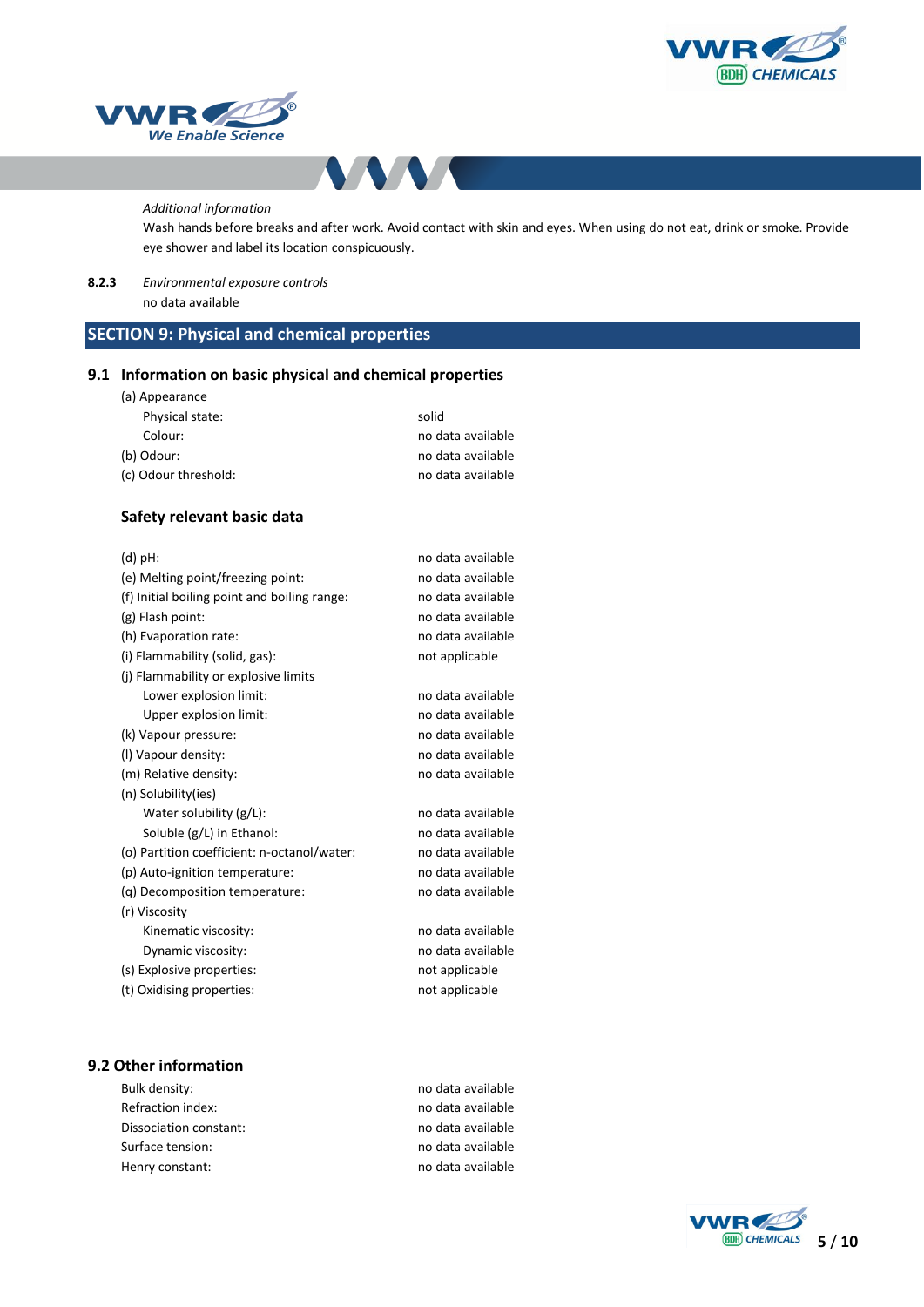





# **SECTION 10: Stability and reactivity**

## **10.1 Reactivity**

no data available

## **10.2 Chemical stability**

The product is chemically stable under standard ambient conditions (room temperature).

#### **10.3 Possibility of hazardous reactions**

no data available

## **10.4 Conditions to avoid**

no data available

## **10.5 Incompatible materials**

no data available

## **10.6 Hazardous decomposition products**

no data available

#### **10.7 Additional information**

no data available

## **SECTION 11: Toxicological information**

## **11.1 Information on toxicological effects**

**Acute effects** *Acute oral toxicity*: no data available

*Acute dermal toxicity*: no data available

*Acute inhalation toxicity*: no data available

## **Irritant and corrosive effects**

*Primary irritation to the skin:* not applicable

*Irritation to eyes:* not applicable

*Irritation to respiratory tract:* not applicable

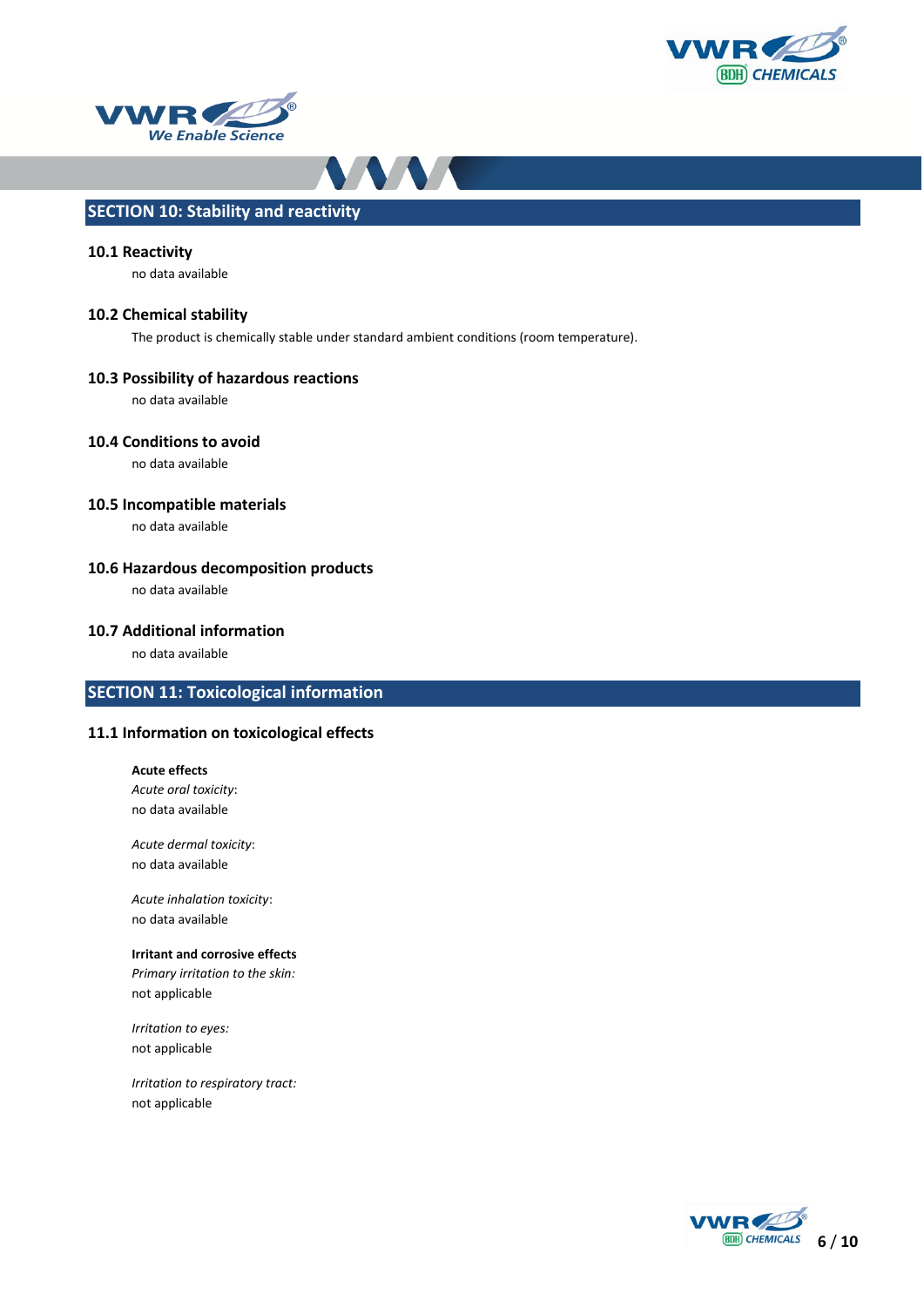





#### **Respiratory or skin sensitisation**

In case of skin contact: not sensitising After inhalation: not sensitising

#### **STOT-single exposure**

not applicable

#### **STOT-repeated exposure**

not applicable

## **CMR effects (carcinogenicity, mutagenicity and toxicity for reproduction) Carcinogenicity** No indication of human carcinogenicity.

**Germ cell mutagenicity** No indications of human germ cell mutagenicity exist.

# **Reproductive toxicity**

No indications of human reproductive toxicity exist.

## **Aspiration hazard** not applicable

**Other adverse effects** no data available

**Additional information** no data available

# **SECTION 12: Ecological information**

## **12.1 Ecotoxicity**

**Fish toxicity:** no data available

**Daphnia toxicity**: no data available

**Algae toxicity:** no data available

**Bacteria toxicity:** no data available

## **12.2 Persistence and degradability**

no data available

## **12.3 Bioaccumulative potential**

Partition coefficient: n-octanol/water: no data available

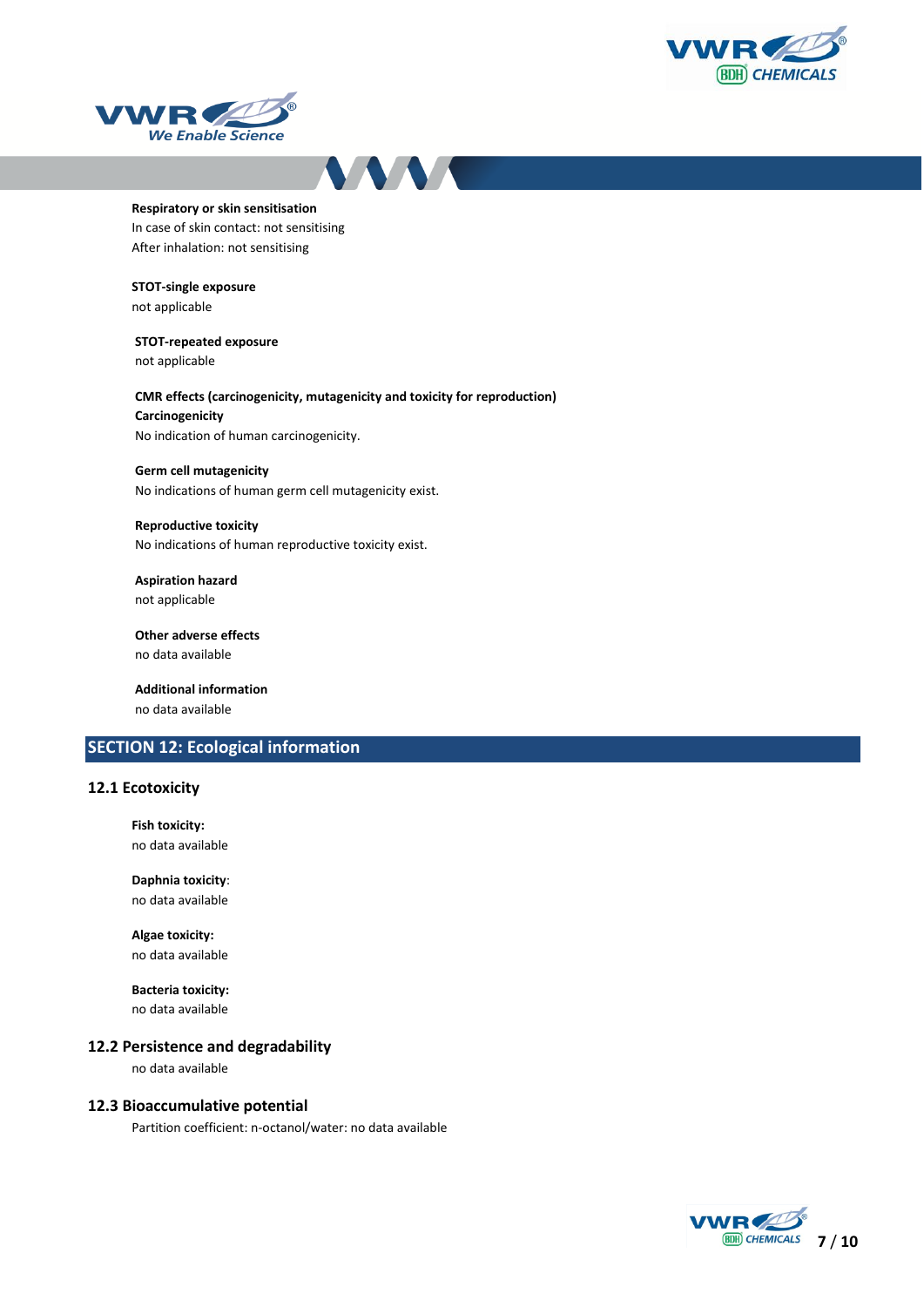





#### **12.4 Mobility in soil:**

no data available

## **12.5 Results of PBT/vPvB assessment**

no data available

#### **12.6 Other adverse effects**

no data available

## **SECTION 13: Disposal considerations**

## **13.1 Waste treatment methods**

#### **Appropriate disposal / Product**

Dispose according to local legislation. Consult the appropriate local waste disposal expert about waste disposal.

Waste code product: no data available

#### **Appropriate disposal / Package**

Dispose according to local legislation. Handle contaminated packages in the same way as the substance itself.

**Additional information** no data available

## **SECTION 14: Transport information**

## **Land transport (ADR/RID)**

No dangerous good in sense of this transport regulation.

#### **Sea transport (IMDG)**

No dangerous good in sense of this transport regulation.

Transport in bulk according to Annex II of MARPOL 73/78 and the IBC Code not relevant

## **Air transport (ICAO-TI / IATA-DGR)**

No dangerous good in sense of this transport regulation.

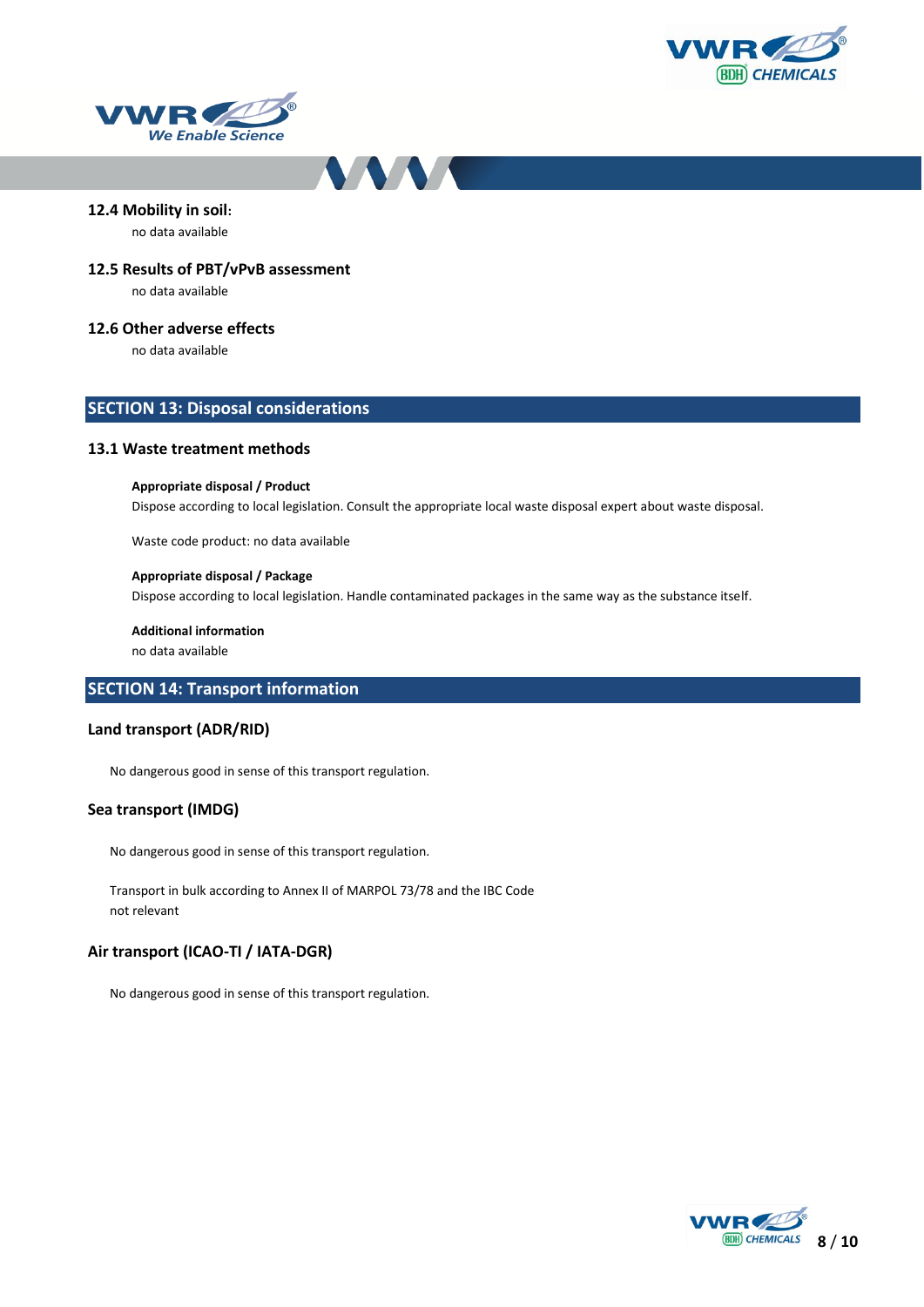





## **SECTION 15: Regulatory information**

## **15.1 Safety, health and environmental regulations/legislation specific for the substance or mixture**

#### **EU legislation**

- Regulation (EC) No 1907/2006 of the European Parliament and of the Council of 18 December 2006 concerning the Registration, Evaluation, Authorisation and Restriction of Chemicals (REACH), establishing a European Chemicals Agency, amending Directive 1999/45/EC and repealing Council Regulation (EEC) No 793/93 and Commission Regulation (EC) No 1488/94 as well as Council Directive 76/769/EEC and Commission Directives 91/155/EEC, 93/67/EEC, 93/105/EC and 2000/21/EC (Text with EEA relevance) - Regulation (EC) No 1272/2008 of the European Parliament and of the Council of 16 December 2008 on classification, labelling and packaging of substances and mixtures, amending and repealing Directives 67/548/EEC and 1999/45/EC, and amending Regulation (EC) No 1907/2006 (Text with EEA relevance)

- Commission Regulation (EU) No 453/2010 of 20 May 2010 amending Regulation (EC) No 1907/2006 of the European Parliament and of the Council on the Registration, Evaluation, Authorisation and Restriction of Chemicals (REACH) (Text with EEA relevance) - Commission Regulation (EU) 2015/830 of 28 May 2015 amending Regulation (EC) No 1907/2006 of the European Parliament and of the Council on the Registration, Evaluation, Authorisation and Restriction of Chemicals (REACH)

#### **National regulations**

no data available

Water hazard class (WGK): no data available

## **15.2 Chemical Safety Assessment**

no data available